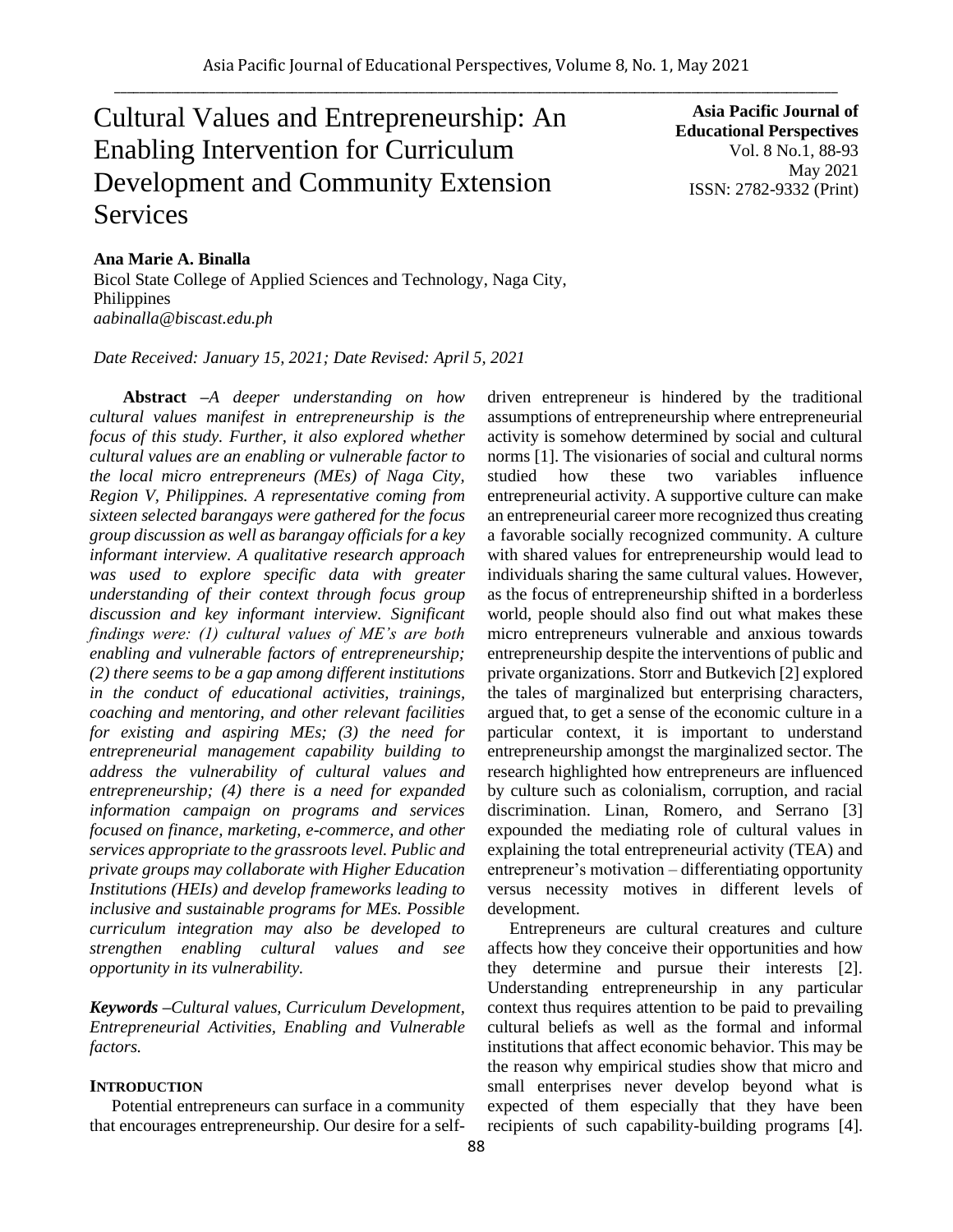Only a small number of them manage to move to the next level of income generation and productivity. This is manifested in the study of Veciana and Urbano [5] that entrepreneurship is inclusive of all institutional factors. The process of becoming entrepreneurs is highly conditioned by the formal and informal institutions, composed of behavior patterns which contains elements enforced by regulatory processes. One element is the normative dimension consists of social norms, values, beliefs, and assumptions about human behavior shaped by culture.

Stephan, Uhlaner, and Stride [6] posited that social entrepreneurship is a joint effect of formal regulatory (government activism), informal cognitive (cultural values), and informal normative (socially supportive cultural norms) institutions. The study underscored the importance of resource support from both formal and informal institutions, and highlighted motivational supply side influences on social entrepreneurship. Even before empirical research, Davidson and Wicklund in 1997 [7] have already placed the emphasis on the recurrent claims that culture, understood as prevailing values and beliefs, is an important determinant of the level of entrepreneurship in a society. It was found that possible cultural and economic-structural determinants of the new firm formation rate were positively correlated. The study suggested that both values and beliefs do have an effect on new firm formation. Further, Stephan and Pathak [13] explored the role of culturally-endorsed implicit theories – which is on the cultural expectations about outstanding, ideal leadership on individual entrepreneurship. It was predicted that charismatic and self-protective, culturally imposed leadership theories affect entrepreneurship. It enables the entrepreneurs to be cooperative, to initiate change, and safeguard their venture and avoid being exploited.

The framework of Hofstede's Cultural Dimension is used to understand what distinguishes one culture from another. The views and perceptions of individual entrepreneurs may vary across different localities, provinces, and even across countries. Hayton, George, and Zahra [8] posited that researchers have hypothesized that entrepreneurship is facilitated by cultures that are high in individualism, low in uncertainty avoidance, low in power- distance, and high in masculinity. Holding all other factors constant, the greater the cultural distance from this ideal type, the lower the average individual, and aggregate levels of entrepreneurship. While many researchers argue on cultural value dimensions, Tang and Koveos [9] emphasized that changes in economic conditions are the source of cultural dynamics, and cultural stability is grounded on the endurance of institutional characteristics. Culture can define entrepreneurial success of an individual. A supportive culture leads to social legitimation, Davidson [10] walks through social recognition, thus creating a favorable environment. The present study also aims to know whether these are generic in developing cities like Naga City.

The local government of Naga City, Region V, Philippines, shows a booming record of businesses classified as microenterprise. Some stories may include underground pre-entrepreneurs who also engage in business but cannot sustain profitability due to limited resources and capabilities [11]. Further, the local government of Naga has partnered with other agencies in promoting and advocating entrepreneurship among the grassroots and marginalized sectors for inclusive economic development specifically for MEs. The Department of Trade and Industry (DTI), Metro Naga Chamber of Commerce and Industry (MNCCI), and number of private organizations, share the same vision of generating employment as well as improving the quality of life of their respective stakeholders.

On the other hand, the academic sector is likewise adamant in promoting the same vision. Section 3 of CHED Memorandum No. 18, series of 2017 or the Revised Policies, Standards and Guidelines for Bachelor of Science in Entrepreneurship, states that a variety of curriculum delivery methods should be employed to effectively provide a learner-centered and outcomes-based education, such as Immersion Environments where students are placed within a setting or situation they become that role and their communications and actions comply with that role. With this, an effective tripartite can transform this common vision into a collaborative context specifically mandated to perform tasks relative to impactful capability-building along different cultural dimensions. Making universities a strong agent in providing vital incubation support for start-ups, and are great sources of skills training, product improvements, and process enhancements that will boost business potential.

The context of understanding the dynamism of individual micro entrepreneurs (MEs) despite the presence of efforts of public and private sectors of the community is imperative. Costs might be outweighing the benefits of these efforts, thus, could lead to futile exercises of mandated services. Considering the above facets, the researcher is keen on finding out the emerging and specific needs of local micro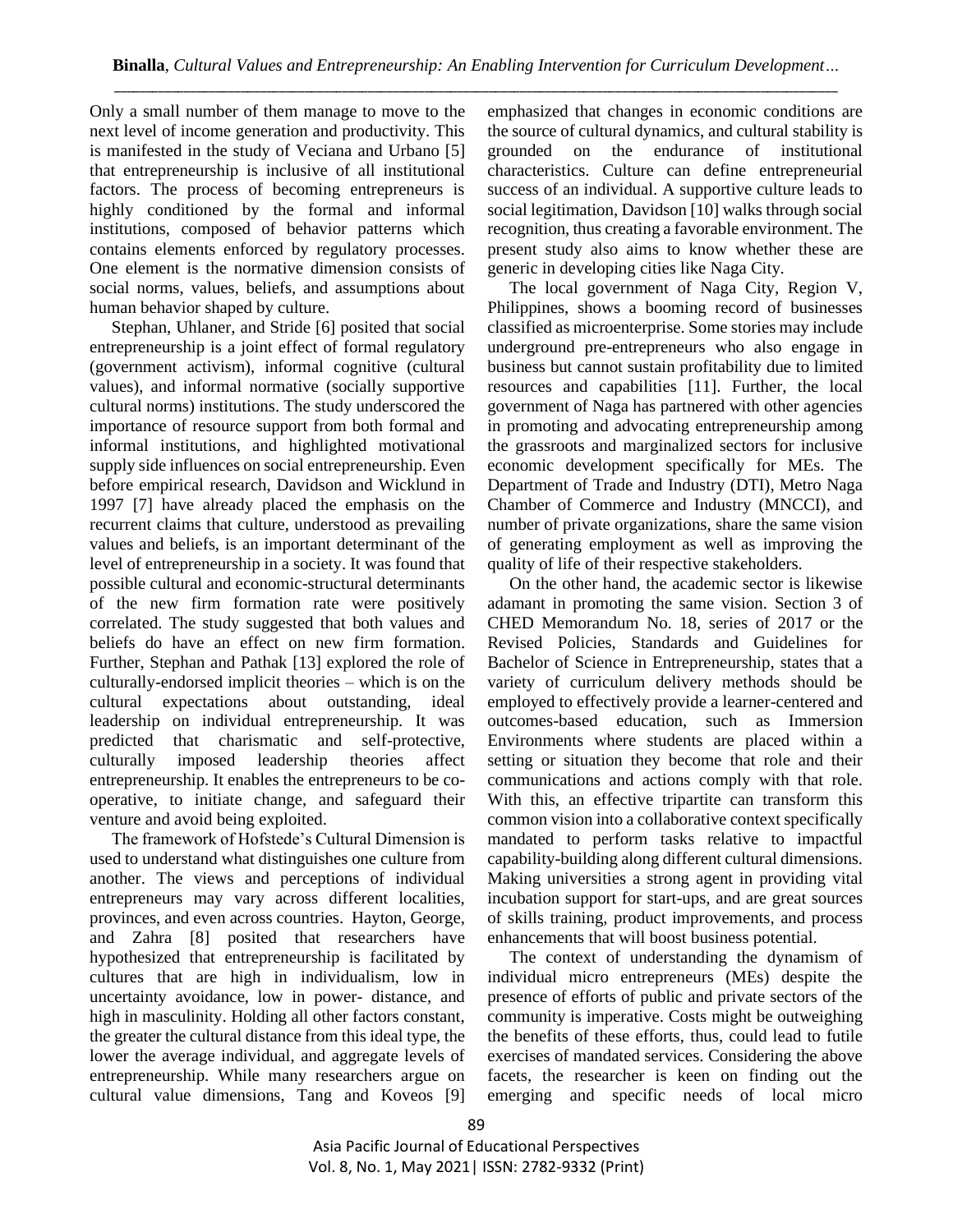entrepreneurs brought about by their cultural values and whether these greatly affect their entrepreneurial mindset. This will highlight varied needs and concerns of microenterprises and would be business persons to facilitate impactful conduct of training, mentoring and coaching until they have grown as small and medium enterprises.

#### **OBJECTIVES OF THE STUDY**

This paper hopes to proactively engage the peripheries and the urban leaders to entrepreneurial activity within the area of Naga City by understanding deeply where these potential income catalysts are coming from. That cultural differences, social dynamism founded by values and beliefs could enable MEs to develop entrepreneurial mindset. However, the same forces could also be a vulnerable factor that can affect an individual MEs to limit his capabilities and potentials. In this premise, the public and private organizations with programs leading towards entrepreneurial success could design capability building and skills training framework that would bridge the specific needs of MEs in their respective communities.

#### **MATERIALS AND METHODS**

A phenomenological approach was used to define each individuals' lived perception. The study gathered data through a key informant interview and a focus group discussion (FGD) that was facilitated with a semi-structured and open-ended questionnaire. The study was facilitated among the sixteen selected barangays in Naga City with the highest poverty incidence and with the highest productivity rate. Bradbury, Sambrook, and Irvine [14] posited that the use of focus groups can provide a greater understanding of the phenomenon under study.

To determine whether the researcher-made questionnaire will help interpret the purpose of the questions, it was randomly distributed and reviewed by similar prospective participants from nearby municipalities. It was also translated into their own vernacular to further elaborate their context. An openended and semi-structured questionnaire dealt with the cultural values dominant among these micro entrepreneurs and whether these are vulnerable and enabling factors of entrepreneurship. It also delved on the perceptions of the respondents on some life experiences. It also dealt and explored the individual and how they are shaped by their cultures that subsequently form their perceptions. For some that

cannot verbally express their opinions were given the option whether to discuss verbally or just write down their views and opinions after every question. An informed consent from each respondent was solicited and explained from voluntary participation to data collection procedure. The researcher has established personal rapport to engage in sincere views and perceptions with full confidentiality and anonymity as a rule.

Interview results and findings from the focus group discussion were systematically analyzed by arranging interview transcripts, observation notes, and other observed phenomena actualized by respondents. Similar data were grouped and other raw information were categorized in order to build significant patterns and logical analysis.

#### **RESULTS AND DISCUSSION**

This study zeroes in on the impact of capabilitybuilding programs provided by different organizations specifically for micro entrepreneurs (MEs) by espousing the idea that cultural values may be a significant factor and barrier in realizing the purpose and objectives of these programs. The researcher based her assumption that with the help of deep understanding of the cultural beliefs of micro entrepreneurs, the parameters of success and hindrances would be easily identified. A strategic framework may be developed as a mechanism focused on achieving results, improving performance, and integrating lessons learned into management decisions, and academic administration. For example, the programs and services provided by the Department of Trade and Industry (DTI) in collaboration with the Local Government Unit (LGU) of Naga may not impact a fish vendor with business located in one barangay because of his/her beliefs and perceptions founded within the context of cultural values. Further, one of the respondents admitted he is a self-made entrepreneur being a product of strong family ties that exhibit stewardship and propriety. Indeed, strong family ties can be an enabling factor to entrepreneurship.

#### *Cultural Values and Entrepreneurship*

While we are advocating entrepreneurship amongst us, the forces of the environment may seem to influence decisions and actions in most of the different classes of entrepreneurs. The marginalized and the peripheries may seem to neglect the economic impact of entrepreneurship in the sense that the community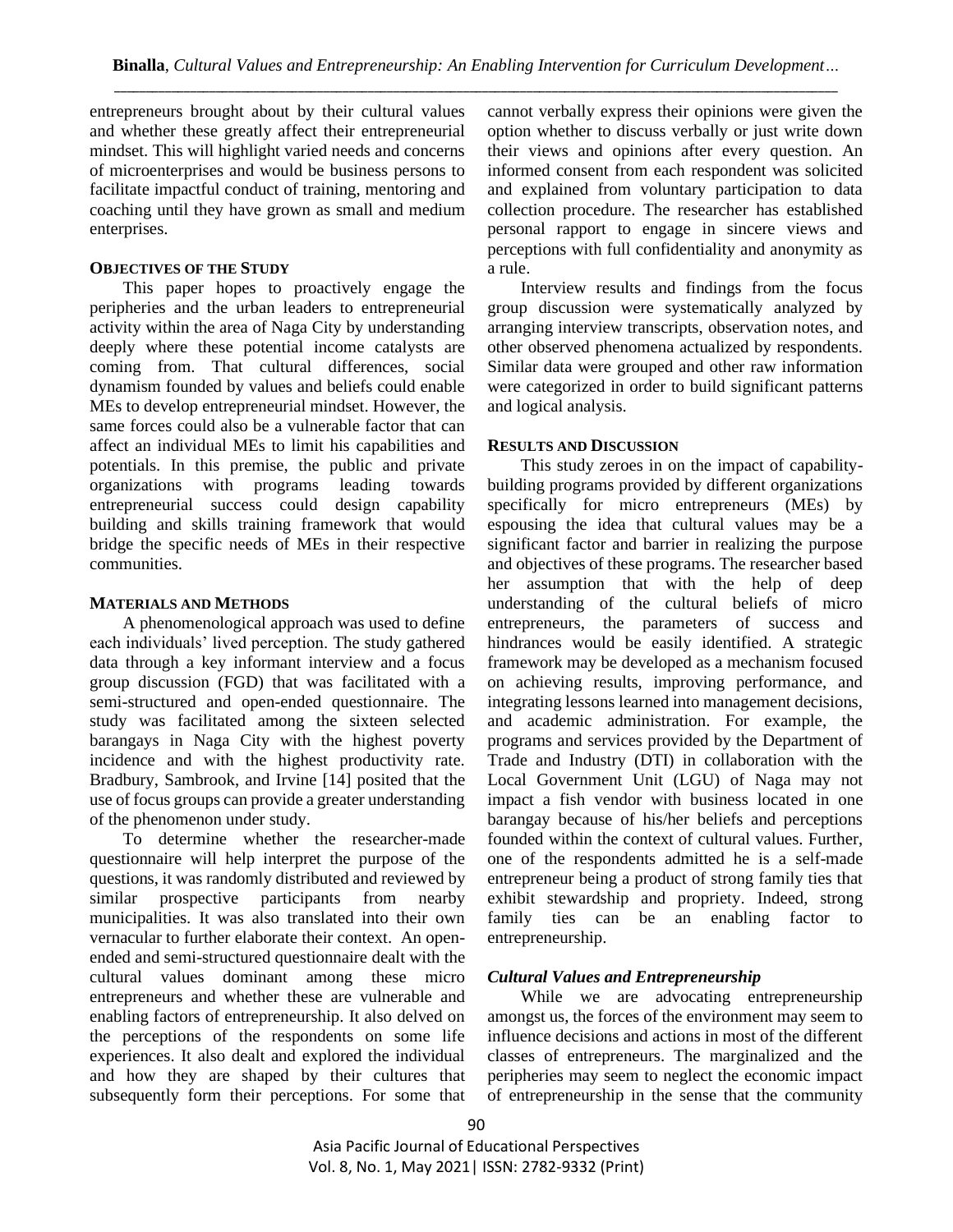hardly manifests development and progress. On the other hand, the urban leaders and active entrepreneurs may seem to appreciate the impact of risk-taking and long-term orientation. Table 1 shows the result of the FGD and interviews.

Table 1. Observed cultural values

| Cultural Values                 | Enabling | Vulnerable |
|---------------------------------|----------|------------|
|                                 | factor   | factor     |
| Family values and               |          |            |
| orientation, strong family ties |          |            |
| Value of honesty                |          |            |
| Spiritual belief                |          |            |
| Teamwork / "bayanihan"          |          |            |
| Hospitality                     |          |            |
| Procrastination / "manana"      |          |            |
| habit"                          |          |            |
| Not accepting full              |          |            |
| responsibility / "bahala na"    |          |            |
| Crab mentality                  |          |            |
| Strong work ethics              |          |            |
| Economic status                 |          |            |
| Gender gaps and inequality      |          |            |
| Multiculutural values           |          |            |

Since the study is focused on the cultural values which are closely relative to the social norms of the community, observations of external environments such as local community leadership, built relationships, location set-up, and product display was also qualified. Some respondents who were not comfortable answering questions verbally were given a piece of questionnaire to carry out their honest perceptions on the said topic.

In the low-level income respondents, they would say that engaging in total entrepreneurial activity can only be a success if backed up with necessary funds. They will only bear fruits if somebody would be able to support and sustain their ventures. Likewise, those in the city proper would agree more especially when they are surrounded with families and peers that support their endeavors. However, there are cultural beliefs that really enable one to pursue entrepreneurship like the spirit of teamwork, strong work ethics, and the foundation of multicultural values, hospitality, and the value of honesty. Other cultural values may seem to be both an enabler and a vulnerable factor in entrepreneurship at the same time. A family that owns a business for many years now may seem to have not displayed their characteristics to their children. They were not trained to deal with business and management, of finance and stewardship, making it difficult for them to be risk-takers contrary to the traits of their successful fore founders. While their parents are doing it a hard way, on the other hand, children were taught abundance and freedom, contrary to stewardship and propriety. Some would even suffer from paralysis in doing business because of fears and risk aversion. We could note that many of the cultural values of individuals in Naga City are negative in nature but they can turn it into business challenges and windows for opportunities. Thus, making it an enabler for entrepreneurs to value the diversity of people with people, and people with nature. This is manifested by Baughn et al. in 2006 [12] as they emphasized the importance of developing both self-efficacy and close social supports in enhancing potential for entrepreneurial activity.

In the pursuit of continuously empowering and enabling our stakeholders through the provision of mandated services, the academe is challenged to become a substantial agent in shaping cultures and breed of micro entrepreneurs. This study is a timely endeavor that can bring greater understanding on the cultural values of micro entrepreneurs leading to their specific and emerging needs. The study focused on the cultural values, their perceptions, and beliefs on entrepreneurship in Naga City, Region V, Philippines.

#### **Public and private organization's intervention**

Naga City works in close coordination with other agencies with programs that promote inclusive economic development such as the Department of Trade and Industry (DTI), Technical Education and Skills Development Authority (TESDA), and Metro Naga Chamber of Commerce and Industry (MCCI), and other private organizations. A shared vision of generating employment as well as improving the quality of life of their respective stakeholders.

The services provided by the public and private organizations may seem to have taken for granted the very specific needs of these MEs because despite the support and mechanisms provided by these organizations, there are some challenges in the monitoring and evaluation of the expected outcomes of these activities. Moreover, there seems to be a gap among different institutions in the conduct of educational activities, training, coaching and mentoring, and other relevant facilities for existing and aspiring MEs. One respondent was even trying to define each program that has been implemented by the government and private sector with its perceived benefits. *"Small businesses like us who come from*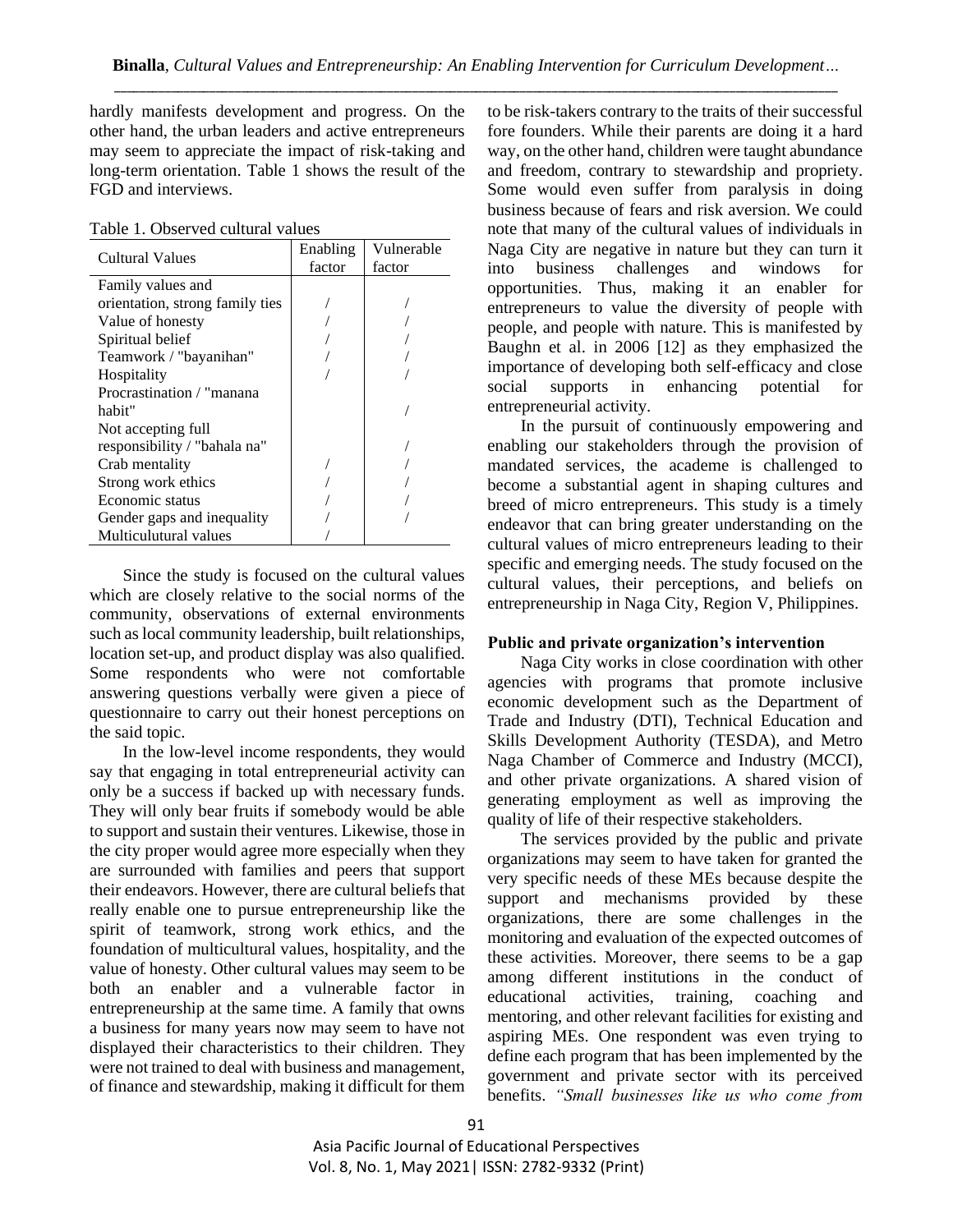*marginalized sectors of the community who are not confident in dealing with new ventures are given the opportunity to expand our products and services, and eventually become productive."* 

### **Emerging and Specific Needs of Micro Entrepreneurs in Naga City**

By understanding the specific needs of MEs in the different barangays and income levels, there may be a harmonization of programs and services addressing these specific and emerging needs. The need for entrepreneurial management capability building to address the vulnerability of cultural values and entrepreneurship may be given priority. There is a need for an expanded information campaign on programs and services focused on finance, marketing, ecommerce, and other services appropriate to the grassroots level affected by their cultural values. Economic culture greatly affects an individual in starting up a venture, and is a driving motivation to pursue entrepreneurship. Thus, we may give priority on financial literacy that will teach MEs and prepare them for income generation in the long-run. Secondly, it is wise to spearhead the significance of marketing and basic market research that would give them maximum returns. Mentoring and coaching, follow-up and follow through, are some of the identified needs that should also be given proper attention.

## **Curriculum Development and Community Extensions Service**

"What educational experiences can be provided that are likely to attain these purposes?" Ralph Tyler's model of curriculum development asks this question. It would be noted that to achieve desirable educational outcomes, one must be engaged in related learning experience. Hilda Taba on the other hand improved on Tyler's model which to develop a curriculum it should be participatory. She emphasized that curriculum development should start from the bottom, a grassroots approach. It would be realizable if students are actively engaged in activities such that they will be exposed to a purposive and more meaningful learning. One should understand the specific and emerging needs of the community specifically those who are inclined to becoming future entrepreneurs. Thus, a teacher should design a curriculum that is responsive to the actual needs of the community such that it would be culturally bound, thus preparing the students to the bedrock of entrepreneurship. Possible curriculum integration may also be developed to strengthen enabling cultural

values and see opportunity in its vulnerability. Figure 1 shows the framework of collaboration among the public and private organizations, and the academe in achieving a shared vision leading to a sustainable entrepreneurial activity.



**Entrepreneurial Activities** 

## **Figure 1. Tripartite Model of Public and Private Organization**

## **CONCLUSION AND RECOMMENDATION**

Cultural differences are both an enabler and vulnerable factor of entrepreneurship. Our cultural biases are drivers of success and failure depending on how we look at entrepreneurship. The study confirmed existing literatures on institutional theory of entrepreneurship [6] of informal cognitive (cultural values) that entrepreneurial activity is somehow determined by social and cultural norms [1]. Among the marginalized sector, economic culture dictates entrepreneur's perceptions; motivational supply; and social recognition. This is both an enabler and a vulnerable factor. Those who find economic culture as a vulnerable factor, are yet to convince themselves that there are opportunities in entrepreneurship. And the way to get there may be the interventions that public and private groups can provide. A tripartite collaboration with the local government, government and non-government groups, and Higher Education Institutions (HEIs) may be a framework which could lead to an inclusive and sustainable program for MEs. Possible curriculum integration may also be developed to strengthen enabling cultural values and see opportunity in its vulnerability. The study confirmed